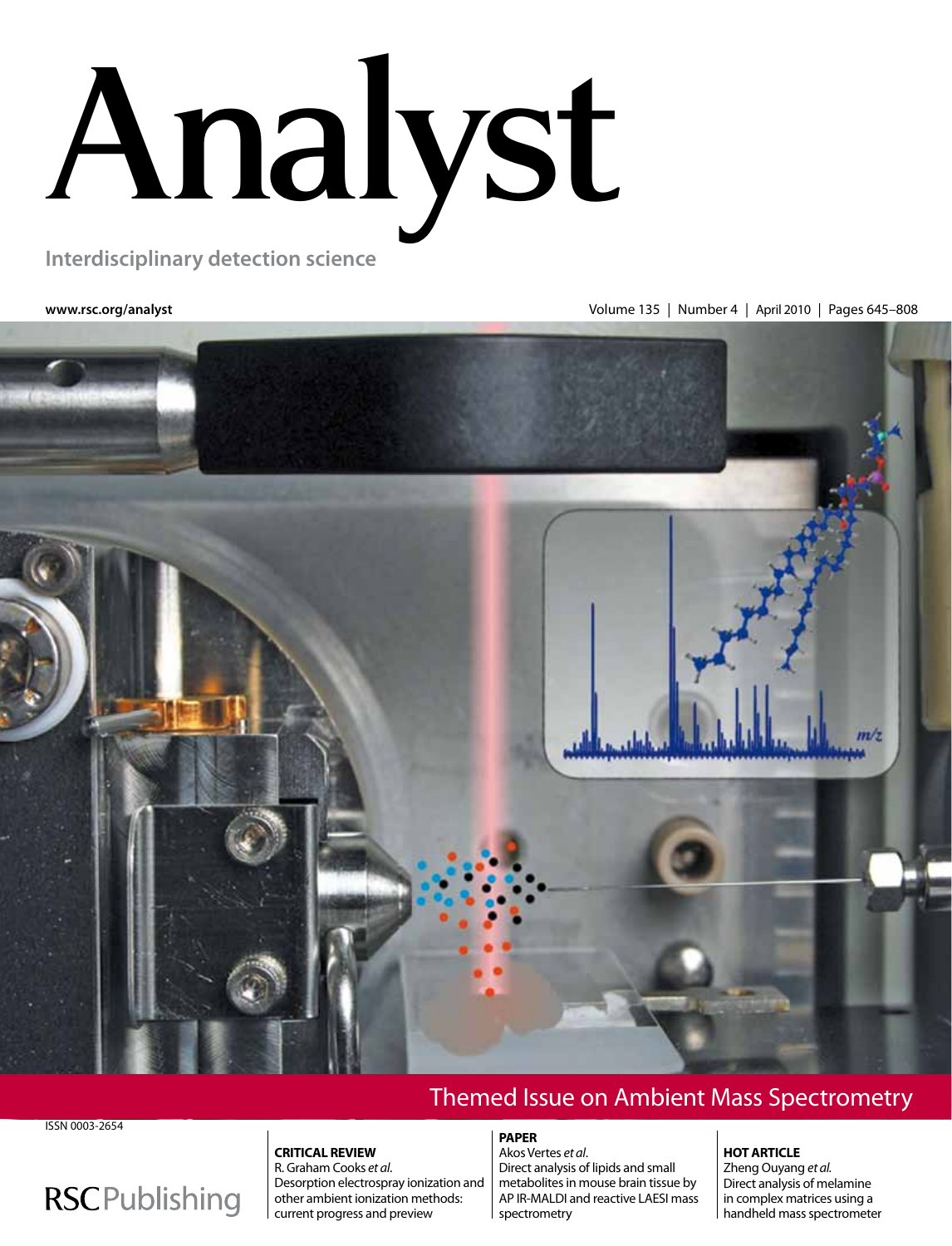## Direct analysis of lipids and small metabolites in mouse brain tissue by AP IR-MALDI and reactive LAESI mass spectrometry†‡

Bindesh Shrestha,<sup>a</sup> Peter Nemes,<sup>a</sup> Javad Nazarian,<sup>b</sup> Yetrib Hathout,<sup>b</sup> Eric P. Hoffman<sup>b</sup> and Akos Vertes<sup>\*a</sup>

Received 2nd November 2009, Accepted 7th January 2010 First published as an Advance Article on the web 20th January 2010 DOI: 10.1039/b922854c

Ambient analysis of metabolites and lipids from unprocessed animal tissue by mass spectrometry remains a challenge. The utility of the two novel ambient ionization techniques – atmospheric pressure infrared matrix-assisted laser desorption ionization (AP IR-MALDI) and laser ablation electrospray ionization (LAESI) – is demonstrated for the direct mass spectrometric analysis of lipids and other metabolites from mouse brain. Major brain lipids including cholesterol, various phospholipid species (glycerophosphocholines, sphingomyelin and phosphatidylethanolamines) along with numerous metabolites, for example  $\gamma$ -aminobutyric acid (GABA), creatine and choline, were identified in a typical mass spectrum. In a new ionization modality of LAESI, termed reactive LAESI, in-plume reactions with a solute of choice (lithium sulfate) enhanced structure-specific fragmentation of lipid ions for improved molecular assignment in collision-activated dissociation experiments. In-plume processes in reactive LAESI provide additional structural information without contaminating the biological sample with the reactant.

#### Introduction

Lipidomics is broadly defined as the analysis of lipids and lipidassociated species. Apart from their structural role, lipids also act as signaling molecules or precursors to such molecules in the nervous system. As such, many neurological disorders such as schizophrenia and Alzheimer's disease are linked to abnormal lipid metabolism.1–4 The mammalian brain is not only rich in lipid content but also contains a structurally diverse lipid population.<sup>1</sup> More than half of the dry weight of a normal human brain is composed of lipids, predominantly glycerophospholipids.5,6 These species play vital roles such as the generation of second messengers, apoptosis, regulation of transporters and membrane-bound enzymes, and the maintenance of neuronal wellbeing.<sup>7</sup>

Imbalances in brain metabolites are responsible for many neurological diseases and neurocognitive conditions.8,9 Since many small metabolites are directly or indirectly involved with lipid metabolism, their detection helps to gain a better understanding of lipid function. Currently the in vivo analysis of metabolites is achieved by microdialysis sampling<sup>10</sup> or by noninvasive measurements with nuclear magnetic resonance  $(NMR)^{11,12}$  or positron emission tomography  $(PET)^{13}$  that exhibit low sensitivity. Improved detection limits for brain neurotransmitters and metabolites can be achieved using mass spectrometric techniques, such as LC/MS,<sup>14</sup> CE-ESI-MS/MS<sup>15</sup> and LC/ESI MS/MS,<sup>16</sup> which require extensive sample preparation and long analysis time. Recently, the utility of atmospheric pressure photoionization and atmospheric pressure chemical ionization was demonstrated for neurotransmitters.<sup>17</sup>

Several techniques are available for the analysis of lipids in vivo and *in vitro*. Nuclear magnetic resonance (NMR) based on <sup>31</sup>P nuclei for phospholipids and protons for all other lipids has demonstrated excellent capabilities for the in vivo analysis of lipids.<sup>18</sup> Chromatographic techniques, such as thin layer chromatography  $(TLC)$ ,<sup>19,20</sup> high performance liquid chromatography (HPLC) and gas chromatography (GC), are often used for the analysis of extracted lipid samples.<sup>21</sup> Mass spectrometry (MS) is another powerful approach for the investigation of lipids,<sup>22</sup> for example, in combination with traditional ionization techniques such as secondary ion mass spectrometry (SIMS)<sup>23</sup> and fast atom bombardment (FAB).<sup>24</sup> Two soft ionization techniques, electrospray ionization (ESI)<sup>25-27</sup> and matrix-assisted laser desorption ionization (MALDI),<sup>28–30</sup> have been utilized to analyze lipids from processed biological samples. The direct analysis of lipids from brain tissue using vacuum or intermediate pressure MALDI requires the application of an external matrix and the transfer of the sample into the low-pressure environment.<sup>31–36</sup> Sample processing as well as the post-mortem cellular disintegration of autopsied biological samples require special care to maintain the molecular integrity of samples.<sup>37,38</sup> Clearly, technical developments are needed in the way sampling and molecular analysis is performed to mitigate such effects.

Novel MS-based approaches employing ambient ion sources present unique advantages for the investigation of biological samples, including brain sections. As these methods probe the

a Department of Chemistry, W. M. Keck Institute for Proteomics Technology and Applications, George Washington University, Washington, DC 20052, USA. E-mail: vertes@gwu.edu; Fax: +1-202- 994-5873; Tel: +1-202-994-2717

<sup>&</sup>lt;sup>b</sup>Research Center for Genetic Medicine, Children's National Medical Center, Washington, DC 20010, USA

<sup>†</sup> This paper is part of an Analyst themed issue on Ambient Mass Spectrometry, with guest editors Xinrong Zhang and Zheng Ouyang.

<sup>‡</sup> Electronic supplementary information (ESI) available: tandem MS spectra of PC(18:1/18:1) lipid standard ions produced by LAESI and reactive LAESI. Tentative peak assignments of some ions in the AP IR-MALDI and LAESI mass spectra of normal mouse brain tissue. See DOI: 10.1039/b922854c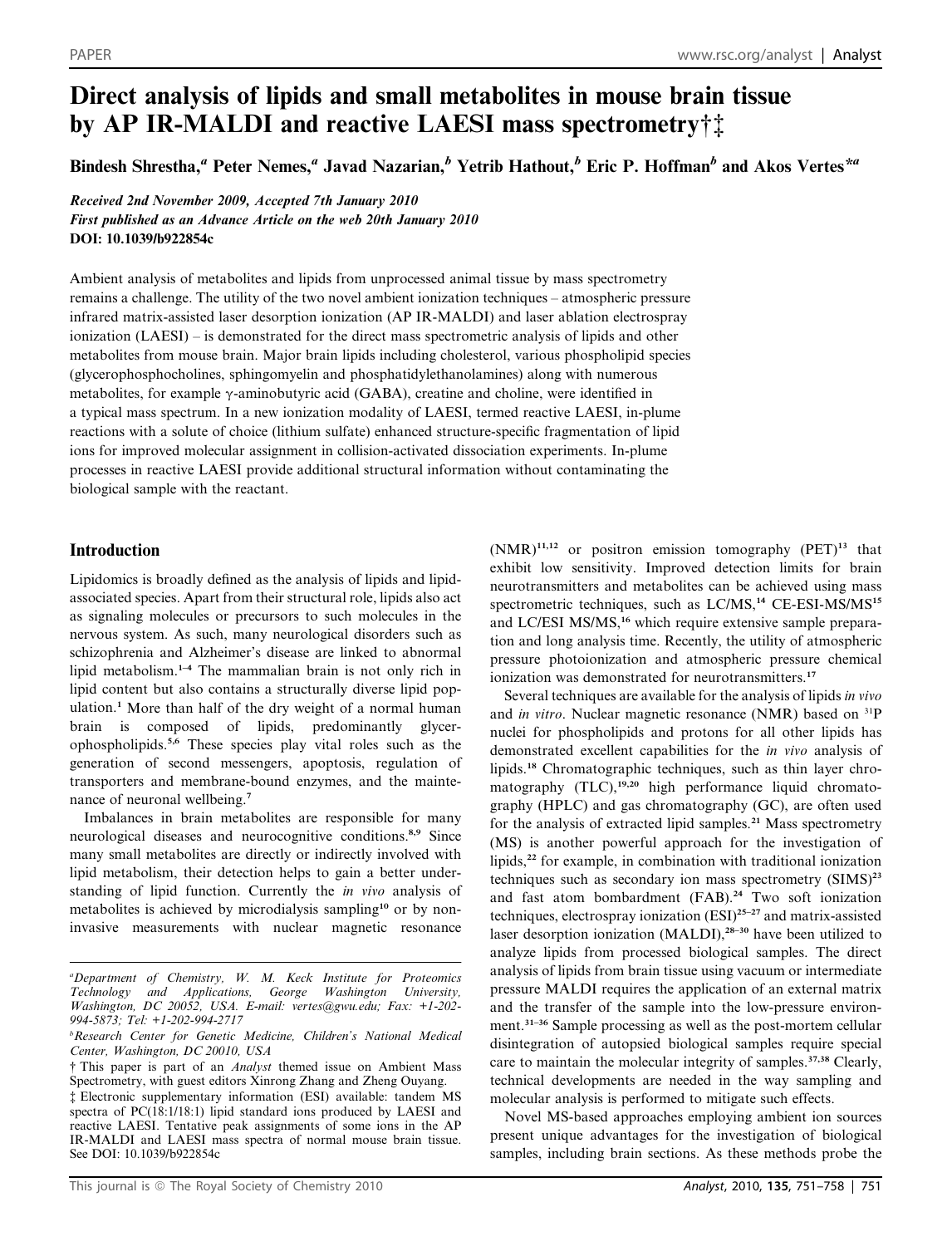molecular content of tissues under atmospheric-pressure conditions, they can help to minimize or eliminate artifacts linked to freeze–thawing and post-mortem tissue disintegration as well as provide the much desired capability of studying biological samples with minimal pretreatment. For example, desorption electrospray ionization (DESI) MS has already shown outstanding capabilities in assessing the chemical distribution in positive and negative ion mode of various lipids from brain and liver sections.<sup>39–43</sup> Similarly, electrospray-assisted laser desorption ionization (ELDI) MS has been utilized to characterize lipids in porcine brain tissue.<sup>44</sup>

At 2.94 µm wavelength, the strong absorption of the water molecules due to OH vibrations can be utilized to directly analyze tissue samples with a high water content including mammalian brains with ca. 80% water content.<sup>45</sup> Atmospheric pressure infrared matrix-assisted laser desorption ionization (AP IR-MALDI) MS, which directly samples ions generated by the infrared laser pulse, has been utilized to analyze metabolites and lipids from various plant organs and human bodily fluids.<sup>46–48</sup> Laser ablation electrospray ionization (LAESI) samples neutrals produced by the laser ablation followed by post-ionization by an electrospray. LAESI-MS has been employed for the analysis of metabolites from various plant organs, human bodily fluids, and the electric organ of the torpedo fish. $49-51$  A technique similar to LAESI, IR matrix-assisted laser desorption electrospray ionization (MALDESI), was utilized to analyze carbohydrates and lipids in milk and egg yolk.<sup>52</sup> More recently, with the help of a sharpened optical fiber to reduce the focal spot size, we have demonstrated the capability of LAESI-MS to directly analyze metabolites from single plant and animal cells.<sup>53</sup>

In this contribution we demonstrate the utility of AP IR-MALDI and LAESI in the direct analysis of metabolites and lipids in mouse brain samples. To facilitate the structure elucidation of glycerophosphocholines (PC), we present a new variant of LAESI, termed reactive LAESI. Other reactive ambient ionization methods, reactive DESI and reactive ELDI<sup>54-57</sup> have demonstrated success in the analysis of antimalarial drugs, phosphonate hydrolysis, cholesterol, and proteins. In this approach, a reactant, i.e., a lithium salt, is dissolved in the electrosprayed solution to produce droplets seeded with lithium ions. As the particulates from the laser ablation plume coalesce with the electrosprayed droplets, lithium adducts are produced from the molecules of the sample. For the lipid molecular class, the formation of lithiated ions is especially beneficial as these ions readily undergo structure-specific fragmentation enabling enhanced molecular assignments. The cationization of PC in reactive LAESI also reveals some mechanistic details of the interaction between the electrospray plume and the neutrals produced by the infrared laser ablation.

#### **Experimental**

#### Mass spectrometer and infrared laser

Positive ions generated by AP IR-MALDI and LAESI (see below) were detected by an orthogonal acceleration time-offlight mass spectrometer (Q-TOF Premier; Waters Co., Milford, MA) with a custom-made interface described earlier (see Fig. 1).<sup>46,49</sup> The infrared 5 ns laser pulse at 2.94  $\mu$ m wavelength



Fig. 1 Schematics of AP IR-MALDI and LAESI-MS. Pulses from the mid-IR Nd-YAG laser-driven OPO are focused onto the brain tissue sample (S) mounted on a Peltier stage (PS) using Au-coated mirrors (M) and a  $CaF<sub>2</sub>$  lens (L) and generate the ablation products (red dots). (a) In AP IR-MALDI, ions from the infrared ablation plume are directly extracted into the mass spectrometer (MS) with the help of a pulsed high voltage (HV) produced by a pulse generator (PG) and timed by a delay generator (DG). (b) In LAESI-MS, the neutrals in the ablation plume are intercepted by the electrospray plume (black dots) and post-ionized to form ions (green dots), which are sampled by the MS. The electrospray is created by applying a high voltage (HV) to the emitter (E) capillary at a constant flow rate controlled by a syringe pump (SP).

was generated by a Nd:YAG laser-driven optical parametric oscillator (OPO) (Vibrant IR; Opotek, Carlsbad, CA) running at a 10 Hz repetition rate. The laser beam was aligned by goldcoated mirrors (Thorlabs, Newton, NJ) and focused by a 50 mm focal length plano-convex calcium fluoride lens (Infrared Optical Products, Farmingdale, NY). Fragmentation of selected ions was achieved by collision-activated dissociation (CAD) in tandem MS experiments. The primary ions with typical collision energies between 15 and 50 eV were introduced into a collision cell filled with argon gas at  $4 \times 10^{-3}$  mbar pressure. The mass spectrometer was calibrated using standards for some lipid or metabolite species. The accurate m/z values were obtained from a mass spectrum averaged over 10 scans.

#### AP IR-MALDI MS

For improved ion collection efficiency, our home-built AP IR-MALDI interface used pulsed dynamic focusing<sup>58</sup> based on fast switching of a high voltage power supply (PS350; Stanford Research Systems, Sunnyvale, CA) from +3 kV to ground at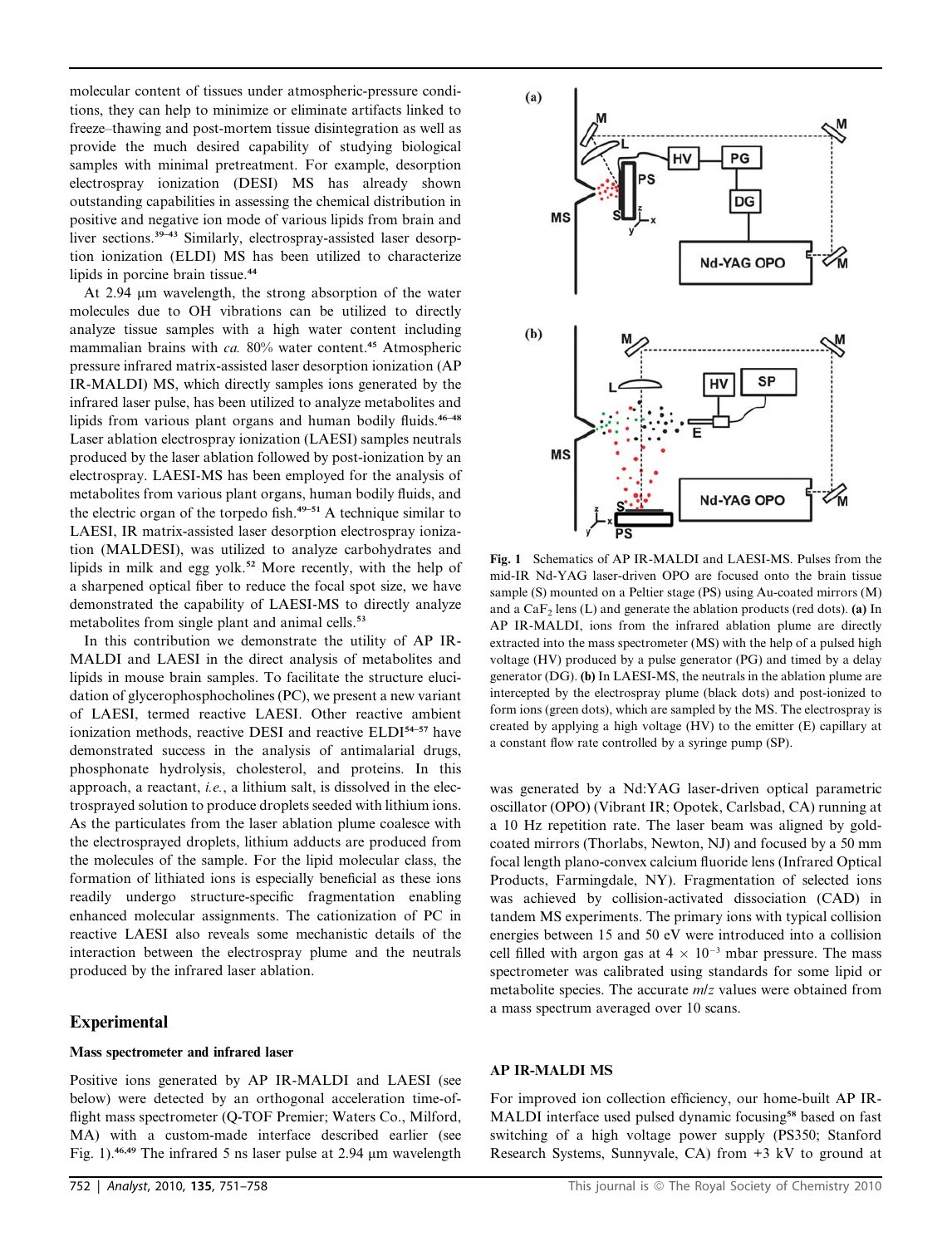a particular delay time triggered by a digital delay generator (DG535; Stanford Research Systems).

The target plate was kept at a distance of 2 mm from the mass spectrometer orifice to maximize ion collection efficiency, while allowing access by the focused laser beam under a  $45^{\circ}$  angle. Although reducing this distance would increase the ion yield, further approaching the orifice with the sample at high voltage could induce an electrical breakdown. The laser fluence in the AP IR-MALDI experiments was  $0.7 \pm 0.1$  J/cm<sup>2</sup>.

#### LAESI-MS

The LAESI ion source has been described earlier.<sup>49</sup> Briefly, it is based on an electrospray setup with the emitter biased by a regulated high voltage power supply (PS350; Stanford Research Systems, Sunnyvale, CA). A methanol–water (1:1) mixture containing 0.1% (v/v) trifluoroacetic acid was pumped through a blunt tip emitter  $(130 \mu m)$  i.d., 260  $\mu$ m, o.d., model 90531; Hamilton Co., Reno, NV) by a syringe pump (Harvard 22; Harvard Apparatus, Holliston, MA) at a  $2-5$  µl/min flow rate and stable electrospray was maintained at 3000 V potential. The emitter was lined up with the orifice of the mass spectrometer and was located at a distance of 10–12 mm from it. The distance between the target and the emitter axis was varied between 10 and 15 mm. The laser beam, with  $90^\circ$  incidence angle, was focused on the target ca. 5 mm downstream from the emitter tip and delivered a fluence of  $0.8 \pm 0.1$  J/cm<sup>2</sup>.

#### Chemicals

Lipid standard samples were obtained from Avanti Polar Lipids Inc., Alabaster, AL. All other chemicals were purchased from Fisher Scientific (Boston, MA) and used without further purification. Lipid standards of various concentrations were prepared in 50% (v/v) MeOH solution by adding lipid stock solutions prepared in CHCl<sub>3</sub>.

#### Mouse brain tissue

Mouse brain samples were obtained from a healthy C57Bl/10 mouse strain from the Jackson Laboratory (Bar Harbor, ME). The mice were euthanized by cervical dislocation at average ages of 12–14 months. All animal procedures and experiments complied fully with the principles set forth in the 'Guide for the Care and Use of Laboratory Animals' prepared by the Committee on Care and Use of Laboratory Animals of the Institute of Laboratory Resources, National Research Council, and were approved by the Children's National Medical Center's Institutional Animal Use and Care Committee. Their brain was immediately snap-frozen using isopentane cooled in liquid nitrogen and stored at  $-80$  °C until the analysis. The brain was kept frozen on top of a block of dry ice covered with sheets of aluminium foil and sectioned while observing through a magnifying viewer. The samples were prepared by manually excising 400 mm thick transverse sections through the middle of the cerebrum with a sharp surgical scalpel. Brain sections were directly used for mass spectrometric analysis without any pretreatment.

#### Peltier cooling stage

Brain tissue kept at room temperature can undergo rapid biochemical changes and dehydration. To avoid such changes, the sections were kept just below the freezing temperature of the tissue at  $ca. -5$  °C during the analysis by using a Peltier cooling stage.<sup>59</sup> The Peltier cooling stage was based on a ceramic thermoelectric module (Ferrotec Corp., Bedford, NH) attached by heat sink compound (GC Electronics, Rockford, IL) and glue (Henkel Loctite, Cleveland, OH) to a metal heat sink (Aavid Thermalloy, Concord, NH) and a DC fan (Comair Rotron, San Diego, CA). The thermoelectric module and the fan were powered by DC supplies (R.S.R. Electronics, Avenel, NJ).

#### Protocol for molecular assignments

Due to the large number of chemical species present in the biological tissue, the assignment of the detected ions required special attention. The tentative assignments of metabolites and lipids were obtained by a combination of accurate monoisotopic mass measurements, isotope distribution analysis, the use of metabolomic and lipid databases and, in some cases, CAD tandem MS. The theoretical monoisotopic masses were calculated using the NIST Isotope Calculator package (ISOFORM, Version 1.02). Metabolomic and lipid databases were searched for species within a  $\pm 15$  mDa accuracy window of our mass spectrometric results. In particular, the detected molecules with low m/z were matched against known brain metabolites listed in the METLIN Metabolite Database<sup>60</sup> maintained by the Scripps Center for Mass Spectrometry (http://metlin.scripps.edu; last accessed on October 1, 2009) and in the Human Metabolome Database $61$ maintained by Genome Alberta and Genome Canada (http:// www.hmdb.ca; last accessed on October 1, 2009). The lipid databases included the LIPID Metabolites and Pathways Strategy resource maintained by the LIPID MAPS Consortium<sup>62</sup> (http://www.lipidmaps.org; last accessed on October 1, 2009), and the LipidBank<sup>63</sup> maintained by the Japanese Conference on the Biochemistry of Lipids (http://www.lipidbank.jp; last accessed on October 1, 2009). The results were reported following the comprehensive classification and nomenclature of lipids proposed by Fahy et al.<sup>64</sup> Even with extensive information, careful assignment of the metabolites and lipids is necessary due to the large number of possible structural isomers. An unambiguous identification of an ion needs comprehensive studies depending on multiple methods, such as separation techniques, ultrahigh resolution MS, NMR, FTIR, etc.

#### Results and discussion

#### AP IR-MALDI vs. LAESI-MS of a lipid standard

Initially, the production of lipid ions in AP IR-MALDI and LAESI experiments was assessed using a lipid standard. Fig. 2 presents the mass spectrum of the synthetic model lipid, PC(18:1/ 18:1), acquired by AP IR-MALDI and LAESI-MS. Comparison of the two spectra revealed that in AP IR-MALDI (see Fig. 2a) PC(18:1/18:1) underwent fragmentation losing, among others, the phosphocholine (PC) headgroup, whereas LAESI primarily produced the intact protonated molecular ion (see Fig. 2b). The other ions in the AP IR-MALDI spectrum might be due to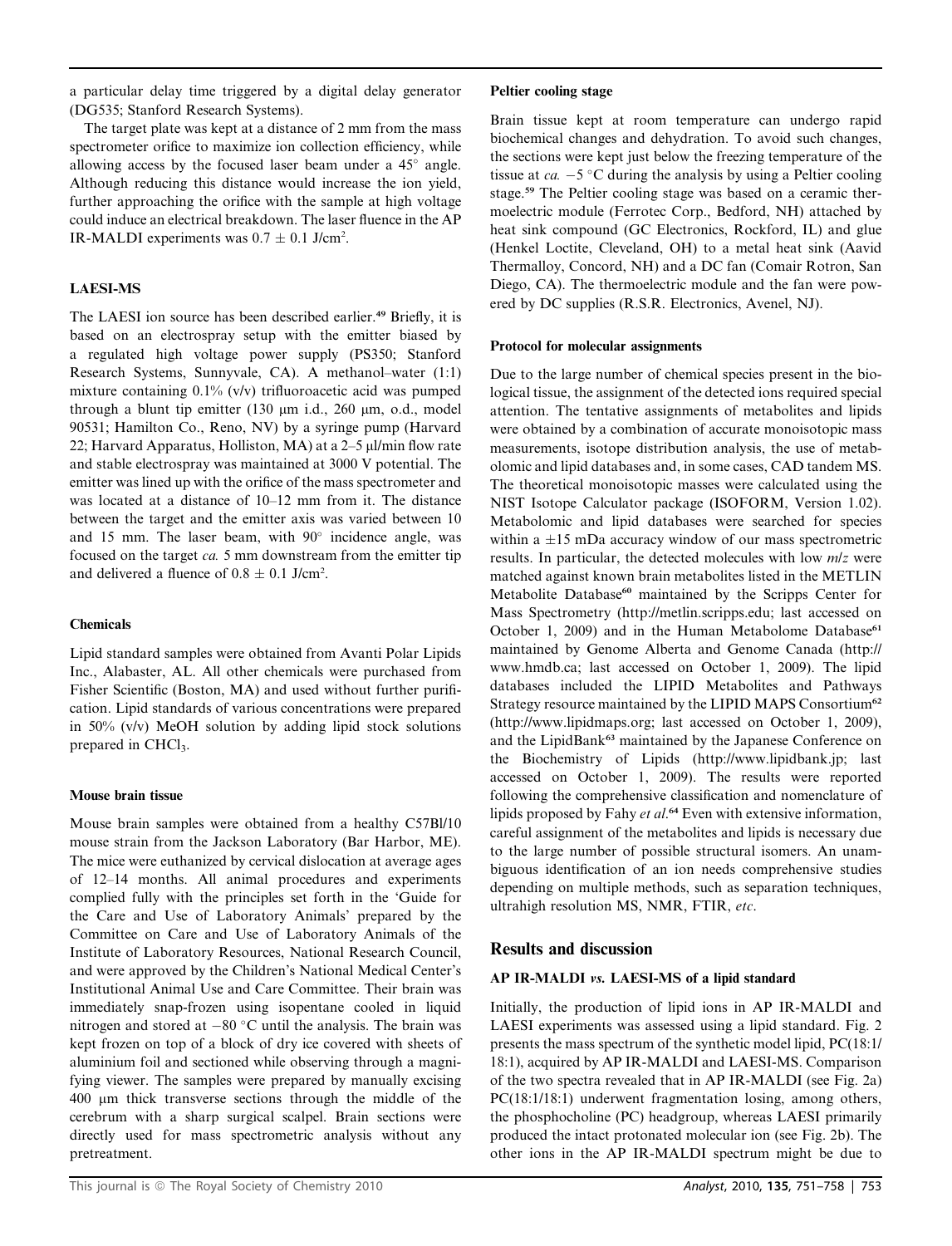

Fig. 2 Ambient mass spectra of PC(18:1/18:1) synthetic model lipid by (a) AP IR-MALDI and (b) LAESI indicate softer ion generation via the latter method.

fragmentation of the analyte or the presence of contamination. Recalling the sampling conditions for the two ionization modes helps to understand the differences between these spectra. While in AP IR-MALDI the primary laser ablation plume, produced by the phase explosion of the liquid, is sampled for ions,<sup>65</sup> in LAESI, the neutral particulate matter ejected by the recoil pressure is post-ionized by an electrospray source.<sup>49</sup> Thus, the lack of fragmentation observed in LAESI is consistent with the less energetic sample ejection process.

#### Analysis of brain metabolites

Direct AP IR-MALDI and LAESI analysis of mouse brain sections produced mass spectra dominated by small metabolites and phospholipids, such as PC (see Fig. 3 and 4, respectively). Detailed analysis of the spectra further revealed the presence of monoradylglycerols (MG), diradylglycerols (DG), phosphatidylethanolamines (PE), glycerophosphoglycerols (PG) and phosphosphingolipids (SM). Detailed lists of the metabolites and lipids detected by AP IR-MALDI and LAESI are provided in Tables S2 and S3, respectively, in the Electronic Supplementary Information.‡ Consistent with earlier reports that indicated predominant alkalination instead of protonation for MALDI at elevated pressures,66–68 in AP IR-MALDI lipids were detected primarily as potassiated and sodiated molecules. In contrast,



Fig. 3 Positive ion AP IR-MALDI mass spectrum from a transverse section of mouse brain cerebrum. Endogenous metabolite ions are observed in the  $m/z < 400$  range. The spectrum was dominated by potassiated and sodiated phospholipids in the  $m/z > 700$  range. The cholesterol was detected in its alkalinated form or after a water loss. The equidistant peak series in the low mass region corresponds to water clusters.

even though alkali cation concentrations were generally high in the brain tissue, the LAESI mass spectra were dominated by protonated peaks with sodiated ions present in only a few cases.

In addition to lipids, small brain metabolites were also present in both the AP IR-MALDI and the LAESI spectra (see Tables S2 and S3, respectively, in the Electronic Supplementary Information‡). Accurate mass measurements with sufficient mass resolution were needed to make the assignments for 44 small metabolites. For example,  $\gamma$ -aminobutyric acid (GABA), a major inhibitory neurotransmitter in the mammalian brain,<sup>69</sup> and choline, a precursor to many lipids and a neurotransmitter,<sup>70</sup> were both expected to be present with a nominal  $m/z$  of 104. The calculated accurate monoisotopic masses of the protonated GABA ion and the choline cation were only 36.3 mDa apart. The



Fig. 4 Positive ion LAESI mass spectrum recorded from a transverse section of mouse brain cerebrum. Phosphocholine, at  $m/z$  184.0654, also found in the polar headgroup of PCs, was the base peak in the spectrum. Endogenous metabolite ions from the brain were observed in the  $m/z$ 400 range and the  $m/z$  > 700 region revealed the presence of various protonated phospholipids.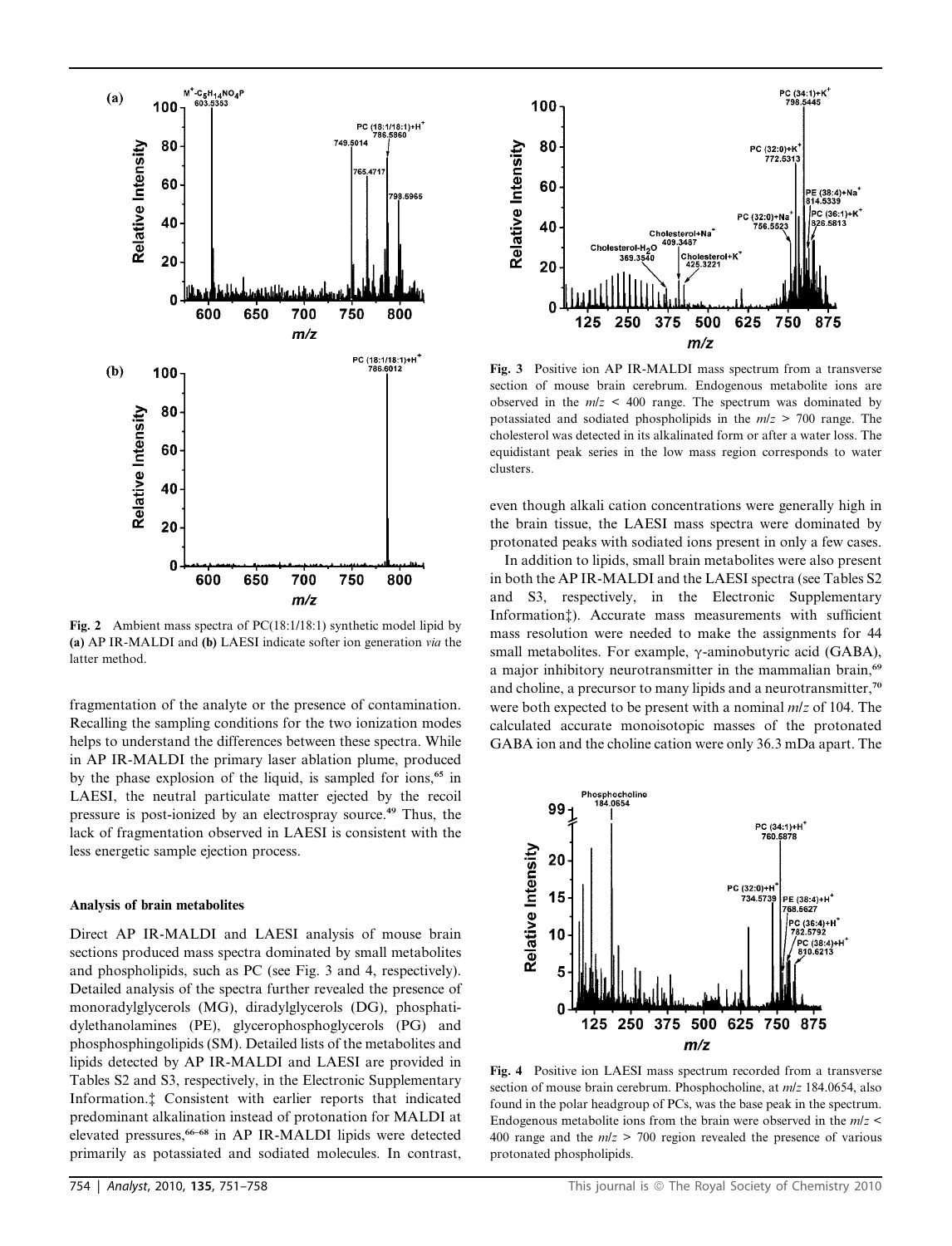corresponding peaks were close to baseline resolved by both AP IR-MALDI and LAESI. Mass accuracies for the ions identified in the mass spectra were uniformly below 15 mDa in the  $m/z$ 900 mass range. Inspecting Tables S2 and S3 reveals that the two methods presented above offer complementary information for metabolite analysis directly from the brain tissue. Of the 143 overall assignments (79 for AP IR-MALDI and 93 for LAESI-MS), 29 are present in both spectra corresponding to a ca. 20% overlap. To account for the differences, we need to take into consideration that the samples are inhomogeneous and there are numerous unassigned peaks.

#### Cholesterol

The detection of cholesterol, one of the most abundant steroid lipids, by mass spectrometry is hindered by its inefficient ionization. In addition to being critical for the regulation of cell membrane properties in mammalian cells, cholesterol also acts as a precursor to other metabolites such as steroid hormones, bile acids and vitamin D.71,72 Cholesterol was readily detected by AP IR-MALDI at m/z 369.3540, 409.3487 and 425.3221 as [M  $H_2O + H$ <sup>+</sup>, [M + Na]<sup>+</sup> and [M + K]<sup>+</sup>, respectively (see Fig. 3). In wet samples the alkaline adduct ions were more abundant. Interestingly, cholesterol spectra were also produced from dried samples with the  $[M - H<sub>2</sub>O + H]$ <sup>+</sup> ion becoming more prominent. The ionization of cholesterol with AP IR-MALDI in the absence of water could be explained by the absorption of the O– H bond in the cholesterol molecule at  $2.94 \mu m$  laser wavelength as shown in the condensed phase FTIR spectrum (see, for example, http://webbook.nist.gov/).

In the positive ion mode, relatively non-polar molecules, such as cholesterol, are poorly ionized by electrospray ionization. Thus usually derivatization, for example, to cholesterol-3 sulfate, is carried out to facilitate their detection.<sup>73</sup> In the LAESI spectrum of the mouse brain sample, the cholesterol ion could be detected only as a minor  $[M - H_2O + H]^+$  peak after scanning a wider sample surface. However, the analysis of a wetted synthetic cholesterol sample by LAESI readily produced a peak at  $m/z$  369.3482 indicating the presence of the  $[M - H<sub>2</sub>O + H]$ <sup>+</sup> ion. The ionization of synthetic cholesterol showed that LAESI was capable of ionizing a compound that absorbed the mid-IR laser light, even though it could not be ionized directly by ESI. Further studies on the effect of laser wavelength, electrospray solution composition, negative ion modality, and ion source geometry are needed to assess the ability of LAESI to ionize such non-polar analytes.

#### Glycerophosphocholines (PC)

Ion production from PC is efficient due to the presence of the positively charged quaternary amine moiety in these molecules. The brain tissue mass spectra from both AP IR-MALDI and LAESI are dominated by PC ions. The analysis of a standard phospholipid mixture by conventional MALDI showed the suppression of other lipids by PC.<sup>74</sup> Most of the ions in the 700– 900 m/z range represent PC species with a variety of fatty acid moieties. Four PCs in brain tissue samples, PC(32:0), PC(34:1), PC(36:1), and PC(38:4), with some of the related diradylglycerol

(DG) ions appeared as major peaks in both the AP IR-MALDI and the LAESI mass spectra.

The DG structures can be independent species in the tissue, fragment ions, and/or natural degradation products of PC. Fragmentation of PC molecules has been reported under vacuum UV-MALDI conditions.<sup>29</sup> In AP IR-MALDI, based on the accurate mass measurement alone, the m/z 723.5016 ion can be viewed as a sodiated glycerophosphate PA(36:2) molecule,  $[C_{39}H_{73}O_8P + Na^+]$  or a sodiated fragment of PC(34:1) formed by the loss of trimethylamine  $(-N(CH_3)_3, \Delta m$  59.0735),  $[C_{39}H_{73}O_8P + Na^+]$ , as both of these species have the same elemental composition. Similarly in LAESI, the m/z 577.5279 ion can be derived as a protonated fragment of PC(34:1) due to the loss of the polar phosphocholine  $(C_5H_{14}NO_4P, \Delta m 183.0660)$ headgroup,  $[C_{37}H_{68}O_4 + H^+]$ , or it can be rationalized as a protonated DG structure, such as DG(34:1) with the same elemental composition after water loss. Ion production from the model lipid PC(18:1/18:1) with LAESI did not show any evidence of phosphocholine loss, whereas AP IR-MALDI produced a protonated fragment with the loss of phosphocholine,  $[C_{39}H_{70}O_4 + H^+]$ , resulting in an ion that was indistinguishable from the protonated DG(36:2) species after water loss. In Tables S2 and S31 we only listed the assignment for the detected ions that required the least amount of rearrangement, supported by the analysis of standards, and/or positive match in the related database. Due to the limited mass accuracy, in some cases even the elemental compositions could not be unambiguously discerned. For example, in the AP IR-MALDI spectra,  $m/z$ 810.6011 could be explained as a sodiated PC(36:1) and/or as a protonated PC(38:4) because the exact masses of these ions were only 2.3 mDa apart. Coupling AP IR-MALDI and LAESI with ultrahigh resolution MS should enable unambiguous identification in such cases.

#### Other lipids

Lipids from two other major categories, PE and SM, were detected by both AP IR-MALDI and LAESI. Protonated and alkalinated PE(38:4) and PE(40:6) structures were observed in AP IR-MALDI with no fragmentation (see Table S2 in the Electronic Supplementary Information‡). In LAESI, PE were detected as protonated molecules (see Table S3 in the Electronic Supplementary Information‡). Similar to the case of the PC assignments, these measured m/z values were consistent with potential fragmentation of other lipids. For example, in ESI, the loss of the phosphoethanolamine headgroup was used as a diagnostic tool for the detection of the PE.75,76 Based on the accurate mass alone the produced ion could also be explained via a water loss from a DG. Other lipid assignments included a few instances of MG, glycerophosphates (PA), glycerophosphoglycerols (PG), SM and ceramide (Cer), implicated in the hydrolysis of SM. The ability to detect diverse lipids through AP IR-MALDI and LAESI-MS directly from the tissue can be used to uncover brain lipid profiles.

The mass spectra for standard samples were reproducible for both techniques. While most of the major peaks remained unchanged, for biological samples, due to their heterogeneity, the minor peaks showed some variance.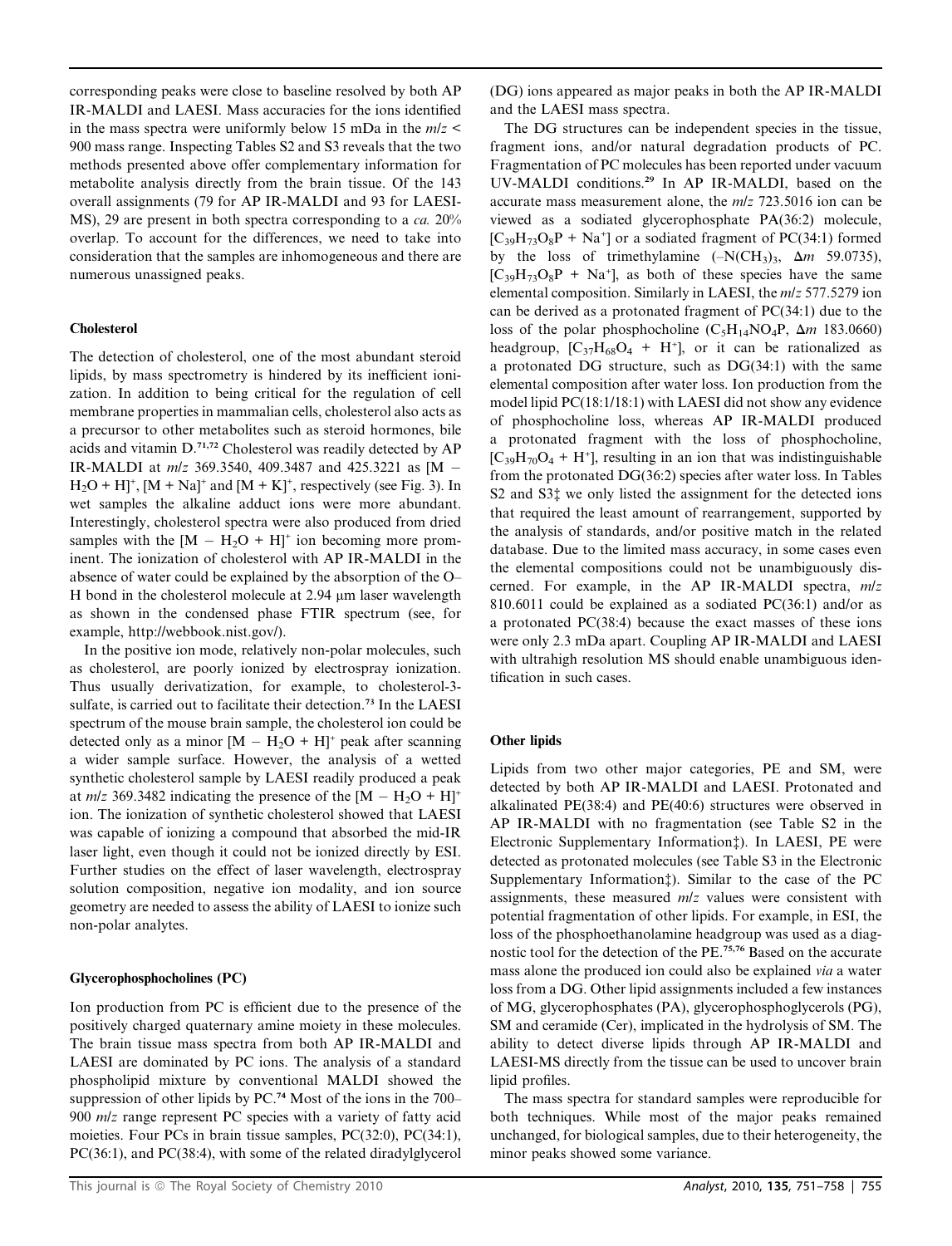#### Structural elucidation by reactive LAESI

In light of the complexity of analogous lipid structures and the ambiguity of assignments based on the accurate mass alone, ion dissociation strategies were explored in combination with tandem MS. Conventional CAD of lipid molecular ions, however, often produces little additional information. For example, the CAD of the standard PC(18:1/18:1), at nominal  $m/z$ 787, produces a single fragment ion with  $m/z$  184 indicating the presence of the phosphocholine headgroup but leaving the individual lengths of the acyl chains unexplored (see Fig. S1 in the Electronic Supplementary Information‡). Structure-specific fragmentation at the ester bonds is necessary to identify the acyl chain lengths and to narrow the set of potential lipid structures compatible with the m/z value.

Several MS-based methods, including MALDI, ESI, etc., have noted that lithiated lipid molecules undergo extensive fragmentation by CAD that can enhance the identification of the fatty acyl chains.77,78 In order to form the PC lithium adduct in AP IR-MALDI, it would be necessary to deposit the lithium salt onto the tissue, which might result in analyte redistribution in the sample. In contrast, LAESI enables the introduction of the lithiating agent through the electrospray process. Thus we added  $Li<sub>2</sub>SO<sub>4</sub>$  to the electrospray solution in the LAESI source to produce lithiated ions from the ablated lipids. This new variant of LAESI, termed reactive LAESI provided an opportunity to introduce various reactions into the ion source.

To test the utility of reactive LAESI, CAD experiments were conducted on PC(18:1/18:1) with reactive LAESI ionization. The lithiated PC(18:1/18:1) generated by reactive LAESI with  $500 \mu M$  Li<sub>2</sub>SO<sub>4</sub> in the electrospray solution produced a variety of structure-specific fragments. This enabled the assignment of PC(18:1/18:1). See Fig. S2 in the Electronic Supplementary Information.‡

The reactive LAESI approach enabled us to elucidate the structure of several lipids that were detected directly in the mouse brain tissue. For example, the ion measured at m/z 766.5912 (see Fig. 5a) was subjected to CAD with 15–20 eV collision energy. As shown in Fig. 5b, the recorded tandem mass spectrum revealed neutral losses corresponding to palmitic acid (16:0), oleic acid (18:1), lithium palmitate, lithium oleate, and the combined losses of the fatty acids with trimethylamine (TMA),  $(16:0) + TMA$  and  $(18:1) + TMA$ . Based on this information the ion in question was identified as PC(16:0/18:1). In these experiments, the reactive LAESI methodology, in combination with CAD and tandem MS, gave additional insight into the structure of lipid ions produced directly from the tissue sample. Independent methodologies, including liquid chromatography and NMR can help to elucidate the location of the double bond in the (18:1) chain and the stereochemistry of the molecule.

#### Relative quantitation of lipids in brain tissue

Earlier studies indicated that the ionization efficiency of phospholipid species by ESI MS depends on the length and the degree of saturation of its acyl chains, and most importantly on the structure of its headgroup.<sup>26</sup> To explore these potential disparities, LAESI mass spectra of the equimolar solution of PC(16:0), PE(18:1/16:0), PC(18:1/16:0), and PC(18:1/18:1) were recorded at



Fig. 5 Reactive LAESI experiments facilitated the structural elucidation of several lipid species. Some of the ablated lipid molecules were converted into lithium adducts upon coalescence with electrosprayed droplets seeded with  $Li^+$  ions (see panel (a)). These lithiated lipid ions readily fragmented by CAD yielding fragments characteristic of the parent ion. For example, in panel (b), the ion measured at m/z 766.5912 produced fragment ions at m/z 707.5248, 583.5308, and 577.5198, corresponding to the loss of the trimethylamine  $[N(CH_3)_3, \Delta m 59.0735]$ , phosphocholine  $[C_5H_{14}NO_4P, \Delta m$  183.0660], and lithiated phosphocholine  $[C_5H_{13}NO_4]$ PLi,  $\Delta m/z$  189.0742], respectively. Other fragment ions, including those registered at m/z 510.3568 and 484.3512 were formed through the neutral loss of palmitic acid (16:0) and oleic acid (18:1), respectively. This fragmentation pattern was consistent with the CAD fragmentation of the  $PC(16:0/18:1) + Li^{+}$  lipid ion.

100  $\mu$ M concentration for each of the components (see Fig. 6). The diacyl lipid ions with the same phosphocholine headgroup, PC(18:1/18:1) and PC(18:1/16:0), show similar ion counts in LAESI-MS, whereas diacyl lipid ions with the same acyl chains but different headgroups, PE(18:1/16:0) and PC(18:1/16:0), have significantly different ion counts.

The capability of quantitative analysis for small metabolites in Torpedo californica tissue by LAESI-MS had been demonstrated. The tissue was spiked with deuterium-labeled metabolites to aid quantitation. Similarly, to obtain concentration values for PC(34:1) in the mouse brain, spiking with deuterium-labeled PC(d-31)(34:1) was used at different concentrations. Then spiked tissue was ground in liquid nitrogen resulting in a homogenous paste.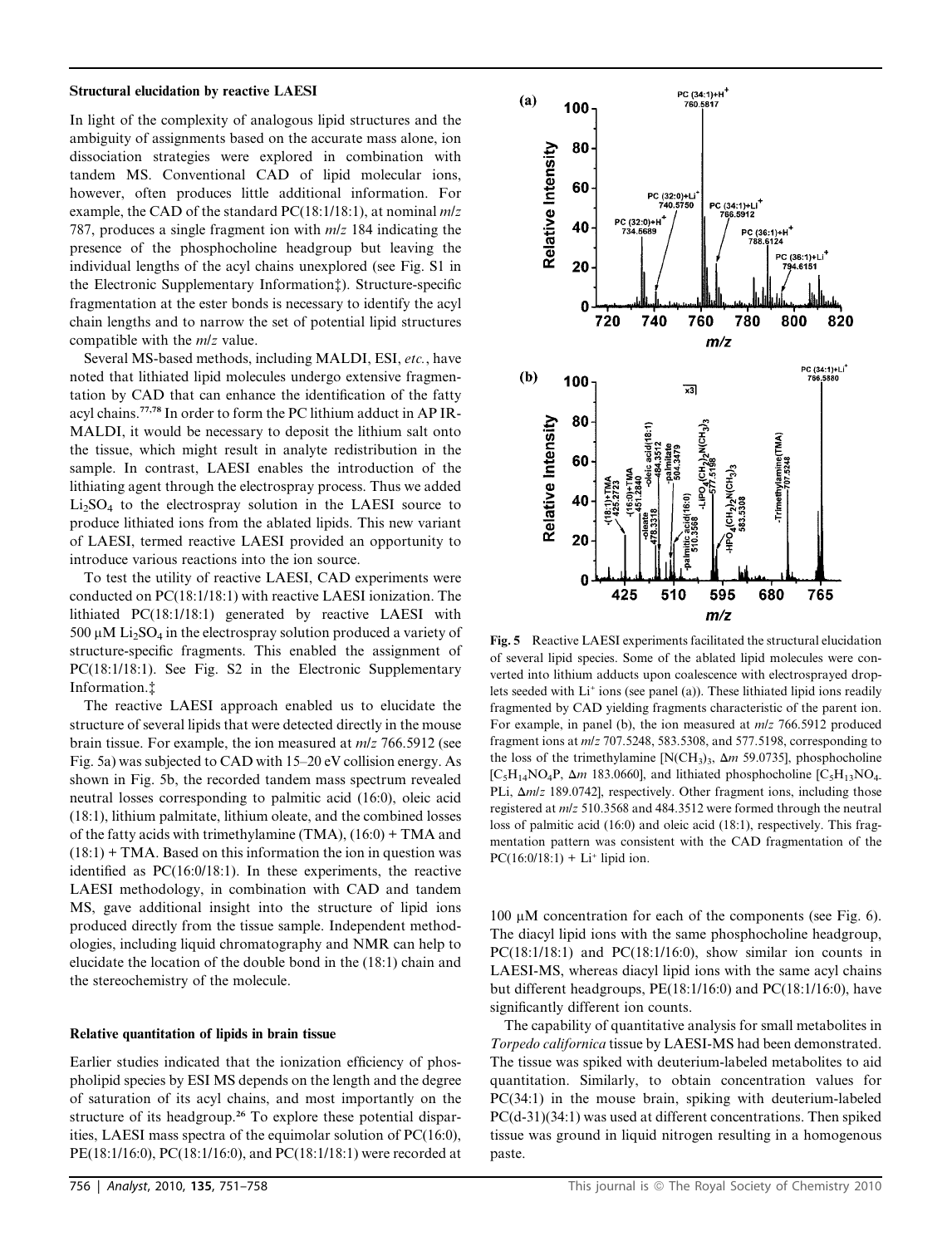

Fig. 6 LAESI mass spectra of a solution containing PC(16:0), PE(18:1/ 16:0), PC(18:1/16:0), and PC(18:1/18:1) at equimolar concentration shows that differences in glycerophospholipid ionization efficiencies depend on the structure of their headgroups and on the length and degree of saturation of their acyl chains.

The inset in Fig. 7 shows the typical LAESI spectrum of the ground tissue spiked with deuterated PC(d-31)(34:1). To quantitate PC(34:1), ion counts for the PC(d-31)(34:1) ion  $(m/z 790)$ and another ion, PC(32:0) at m/z 734, were measured. The ratio of ion counts for m/z 790/734 was plotted against the spiked concentration of PC(d-31)(34:1) as shown in Fig. 7. Linear regression produced a calibration curve with  $R = 0.99$  correlation coefficient. Based on the regression, the concentration of PC(34:1) in the mouse brain was calculated to be  $2.5 \times 10^{-4}$  M.

#### **Conclusions**

Our results demonstrated the potential of AP IR-MALDI and LAESI for direct analysis of metabolites and lipids in neural tissues. The tentative assignment of more than 130 peaks, out of 206 detected ions, to more than 40 small metabolites and more than 45 species from diverse lipid classes (PC, MG, DG, PE, PG, SM and Cer) indicated the utility of these methods for applications in metabolomics. The ambient nature of the analysis also



Fig. 7 Ion count ratio for deuterated PC(d-31)(34:1) and PC(32:0) expressed as  $I(m/z 790)/I(m/z 734)$  vs. PC(d-31)(34:1) concentration in the mouse brain tissue. The inset shows the relevant part of the LAESI spectrum of the tissue spiked with PC(d-31)(34:1).

For lipid standards and in the analysis of brain tissue, reactive LAESI produced lithiated lipids that in CAD experiments readily fragmented at the ester bond. The produced structure-specific fragments enabled the determination of the acyl chain lengths and the number of double bonds within a chain. In order to achieve increased ion yields and desired fragmentation pathways, reactive LAESI can be extended by the use of a wide variety of reactants and/or surfactants in the electrospray solution. The modification of other experimental parameters, e.g., electrospray polarity and solvents, and laser fluence, may help to detect other biomolecules, such as neuropeptides in the brain tissue.

MS-based chemical mapping techniques have already been used to investigate the effect of diseases on tissue composition. For example, UV-MALDI imaging indicated abnormal distribution of phospholipids in the liver metastasis of colon cancer, whereas DESI detected tumor boundaries in metastatic human liver adenocarcinoma.39,79 Imaging by AP IR-MALDI can also be extended to brain and muscle tissue sections. LAESI-MS has recently shown success with molecular imaging of brain tissues.<sup>80</sup> Ambient spatial mapping of metabolites, lipids and, importantly, pharmaceuticals in animal tissues with IR laser ablation mass spectrometry holds the potential to enhance our understanding of metabolic response to diseases and the corrective action of drugs or drug candidates.

#### Acknowledgements

The authors recognize the financial support for this work from the National Science Foundation under grant 0719232, the W. M. Keck Foundation (041904), Protea Biosciences Inc., and the George Washington University Research Enhancement Fund. Any opinions, findings, and conclusions or recommendations expressed in this material are those of the authors and do not necessarily reflect the views of the supporting organizations. The PC(18:1/18:1) sample was kindly donated by Prof. Susan D. Gillmor of GWU.

#### **References**

- 1 P. S. Sastry, Prog. Lipid Res., 1985, 24, 69–176.
- 2 M. R. Wenk, Nat. Rev. Drug Discovery, 2005, 4, 594–610.
- 3 E. Fahy, S. Subramaniam, H. A. Brown, C. K. Glass, A. H. Merrill, Jr., R. C. Murphy, C. R. H. Raetz, D. W. Russell, Y. Seyama, W. Shaw, T. Shimizu, F. Spener, G. van Meer, M. S. VanNieuwenhze, S. H. White, J. L. Witztum and M. S. VanNieuwenhze, S. H. White, J. L. E. A. Dennis, J. Lipid Res., 2005, 46, 839–862.
- 4 A. D. Watson, J. Lipid Res., 2006, 47, 2101–2111.
- 5 J. S. O'Brien and E. L. Sampson, J. Lipid Res., 1965, 6, 537–544.
- 6 R. M. Adibhatla, J. F. Hatcher and R. J. Dempsey, AAPS J., 2006, 8, E314–E321.
- 7 W. Dowhan, Annu. Rev. Biochem., 1997, 66, 199–232.
- 8 P. J. Hutchinson, M. T. O. Connell, P. J. Kirkpatrick and J. D. Pickard, Physiol. Meas., 2002, 23, R75.
- 9 I. K. Lyoo and P. F. Renshaw, Biol. Psychiatry, 2002, 51, 195–207.
- 10 B. H. C. Westerink, Behav. Brain Res., 1995, 70, 103–124.
- 11 O. Henriksen, NMR Biomed., 1995, 8, 139–148.
- 12 J. F. A. Jansen, W. H. Backes, K. Nicolay and M. E. Kooi, Radiology, 2006, 240, 318–332.